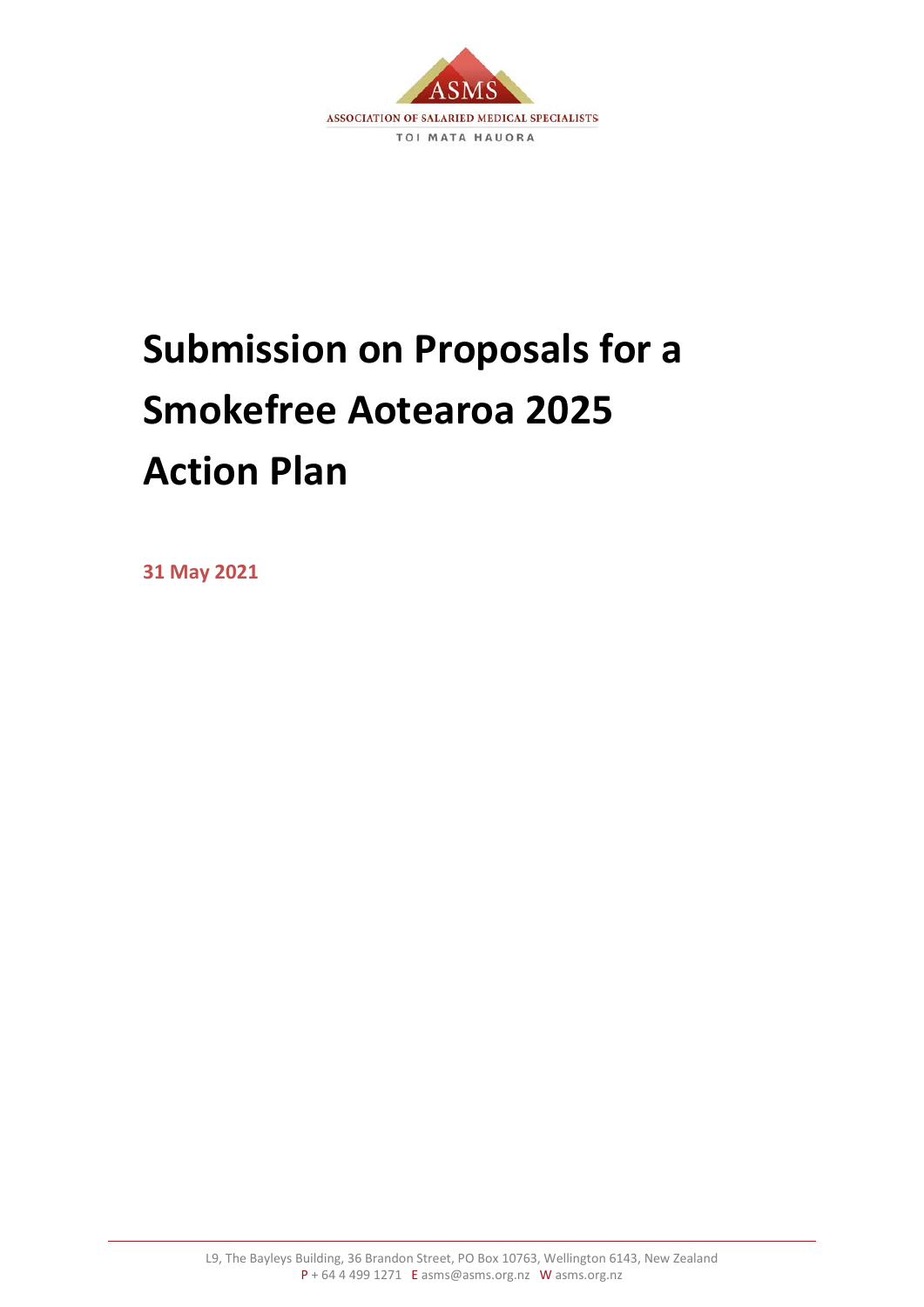#### **Introduction**

The Association of Salaried Medical Specialists, Toi Mata Hauora (ASMS) appreciates the opportunity to provide feedback on the *Proposals for a Smokefree Aotearoa 2025 Action Plan*. We consider the proposed framework developed to guide the action plan is sound. We support the identified outcomes, particularly to eliminate inequities in smoking rates and smoking-related illnesses. We consider that stronger actions to reduce the appeal and addictiveness of tobacco products, reduce affordability and reduce access to tobacco are needed to achieve the goal of ≤5 percent tobacco use prevalence in Aotearoa New Zealand by 2025.

#### **Background**

The ASMS represents senior doctors and dentists (predominantly specialists) employed by district health boards (DHBs) and other employers of health care professionals, including the New Zealand Family Planning Association, ACC, hospices, community trusts, iwi health authorities, union health centres and the New Zealand Blood Service. Our membership of over 5,000 members is mostly employed by DHBs. Over 90 percent of all permanently employed DHB senior doctors and dentists who are eligible to join ASMS are members. The ASMS is an affiliate of the New Zealand Council of Trade Unions, Te Kauae Kaimahi (CTU).

We endorse the submission from the Council of Medical Colleges, Te Kaunihera o Nga Ka reti Rata o Aotearoa.

## **Equity approach**

The ASMS strongly supports the equity approach proposed in the action plan. We agree that more needs to be done to address the health burden that tobacco use has on Māori, Pacific peoples, deprived communities and many rural communities. It is vital the action plan is developed with input from these population groups. For Māori, the actions should be co-designed in partnership in keeping with Te Tiriti o Waitangi and in recognition that the effects of smoking are most strongly felt among Māori. That 6.3 percent of Māori girls in year 10 smoked daily in 2019, compared with 0.9 percent of non-Māori, highlights the inequity and urgent need for targeted measures.

We consider that the most effective cessation programmes for groups with very high smoking rates and disproportionate tobacco-related health disparities will be those designed and tailored to suit these groups. For example, tobacco action within Māori and Pacific communities must take account of socio-economic realities of people's lives and social and cultural contexts.

We note the strikingly different projections for adult smoking prevalence (for daily smoking) between Māori and non-Māori showing that continuing with a business-as-usual approach is not likely to achieve the smokefree goal for Māori until 2061, but that it would nearly be achieved for non-Māori by 2025.

The following comments respond to the action plan proposals.

## **Strengthening the tobacco control system**

The ASMS agrees that the tobacco control system should be strengthened through infrastructure and governance changes that will have a positive impact on achieving the outcomes of the action plan<sup>[1](#page-1-0)</sup>.

<span id="page-1-0"></span><sup>1</sup> Eliminating inequities in smoking rates and related illnesses; increasing the number of children and young people who remain smokefree; and increasing the number of people who successfully quit smoking.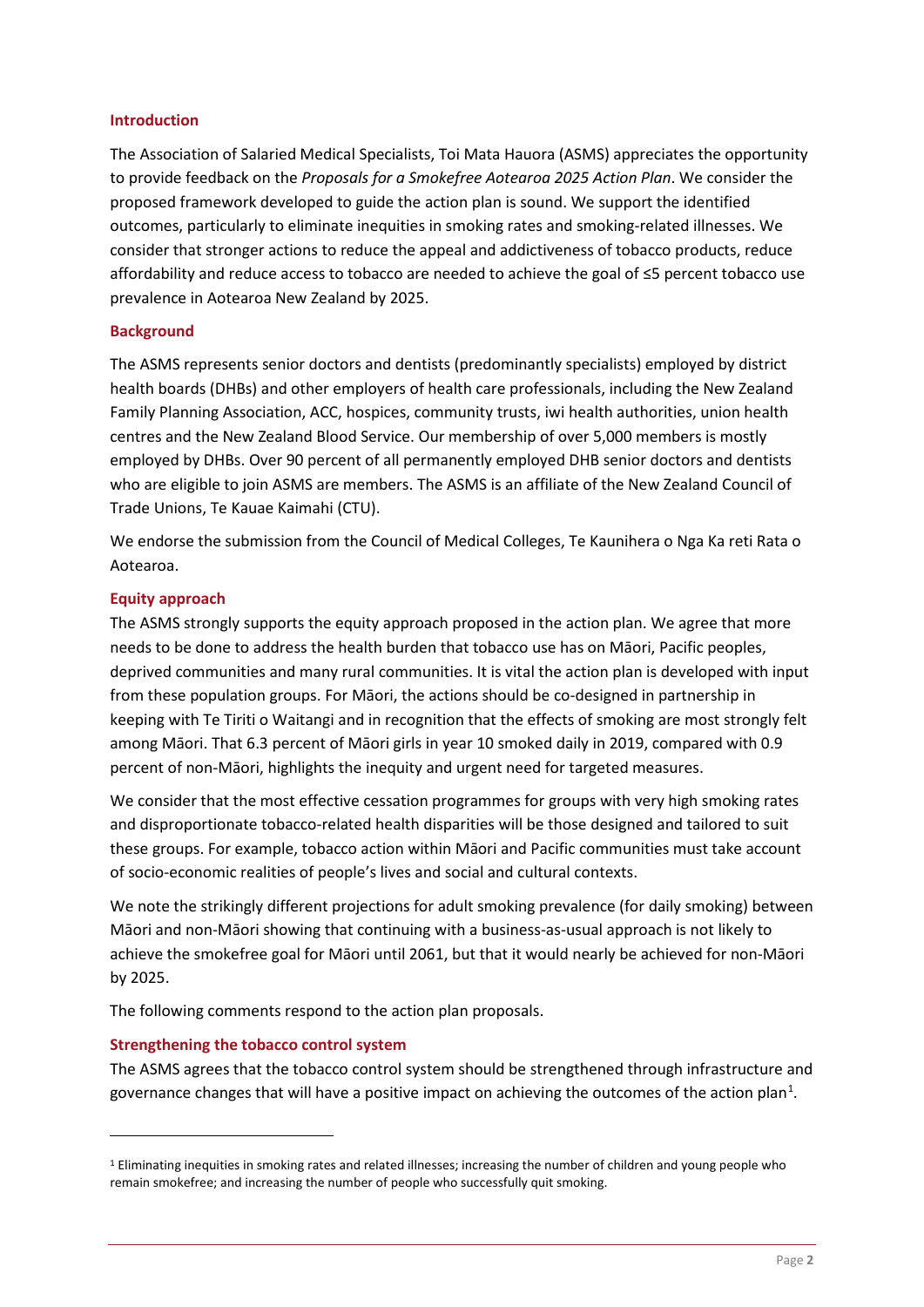We support greater involvement of Māori in governance, particularly in influencing the design and delivery of new measures. We believe that the most effective Māori governance will be best determined by Māori, for Māori.

Where there is intersectoral collaboration within government for governing the tobacco control programme, organisations without specific Māori leadership agencies should be empowered to have the same degree of agency as, for example, the Māori Health Authority. Both the Māori Health Authority and the proposed new Public Health Agency should be equal co-commissioners of specific means to implement this action plan.

We note there is limited research evidence of the effectiveness of community action interventions for reducing the prevalence of smoking among adults.<sup>1</sup> However, a community action approach that leads to initiatives, such as smokefree public transport, can change social norms about smoking and will remain an important part of health promotion activities. Additional resources will be needed to strengthen community action to enable groups to develop activities that reflect who they are and where they live.

An increase in research, evaluation, monitoring and reporting should be part of implementing these strategies. Investing in monitoring and reporting is necessary to ensure the impact of new measures on the prevalence of smoking is tracked and reviewed. The nature of this work should be planned and confirmed before measures are rolled out. We consider there will be a greater need for Māori and Pacific researchers to undertake some of this work. As a priority, reliable data should be collected on the difference various measures have across the population and for Māori, Pacific peoples and other vulnerable groups. Evaluation programmes for all measures adopted should be developed, and ongoing monitoring of adherence to legislative changes will be vital.

It is extremely likely that tobacco companies and affiliated organisations that stand to lose revenue from successful implementation of this plan (both in Aotearoa New Zealand and globally) will be intent on conducting their own analysis of outcomes to undermine it. Therefore, it is essential that funding is provided for robust, ongoing epidemiological research of the implementation and outcomes. The research should be especially focussed on those population groups for whom there is the highest need to reduce tobacco consumption (Maori, Pacific peoples, lower decile groups). Relevant research within these groups must be led, designed and conducted in collaboration with these communities. Epidemiological research, operational evaluation and audit should be published to inform other countries considering a similar initiative towards enabling a 'smokefree generation'.

## **Make smoked tobacco products less available**

We support the introduction of a licensing system for retailers of smoked tobacco products as a significant step towards restricting their availability. This change should provide an effective way to ensure full retailer compliance with policies to prevent sales of tobacco to young people, as well as supporting enhanced monitoring of other retail tobacco control regulations.

Reducing the number of smoked tobacco product retailers based on population size and density would considerably reduce exposure to tobacco outlets. It would be particularly effective in communities where smoking rates are high and the number of tobacco retailers is disproportionately high. We support an implementation programme that reduces the number of retailers as swiftly as possible to increase the chance of achieving the smokefree goal for all by 2025. Reduction of the number of sites where tobacco products can be purchased should take several factors into account, not least the density/ $km^2$  of such retailers in a given locality.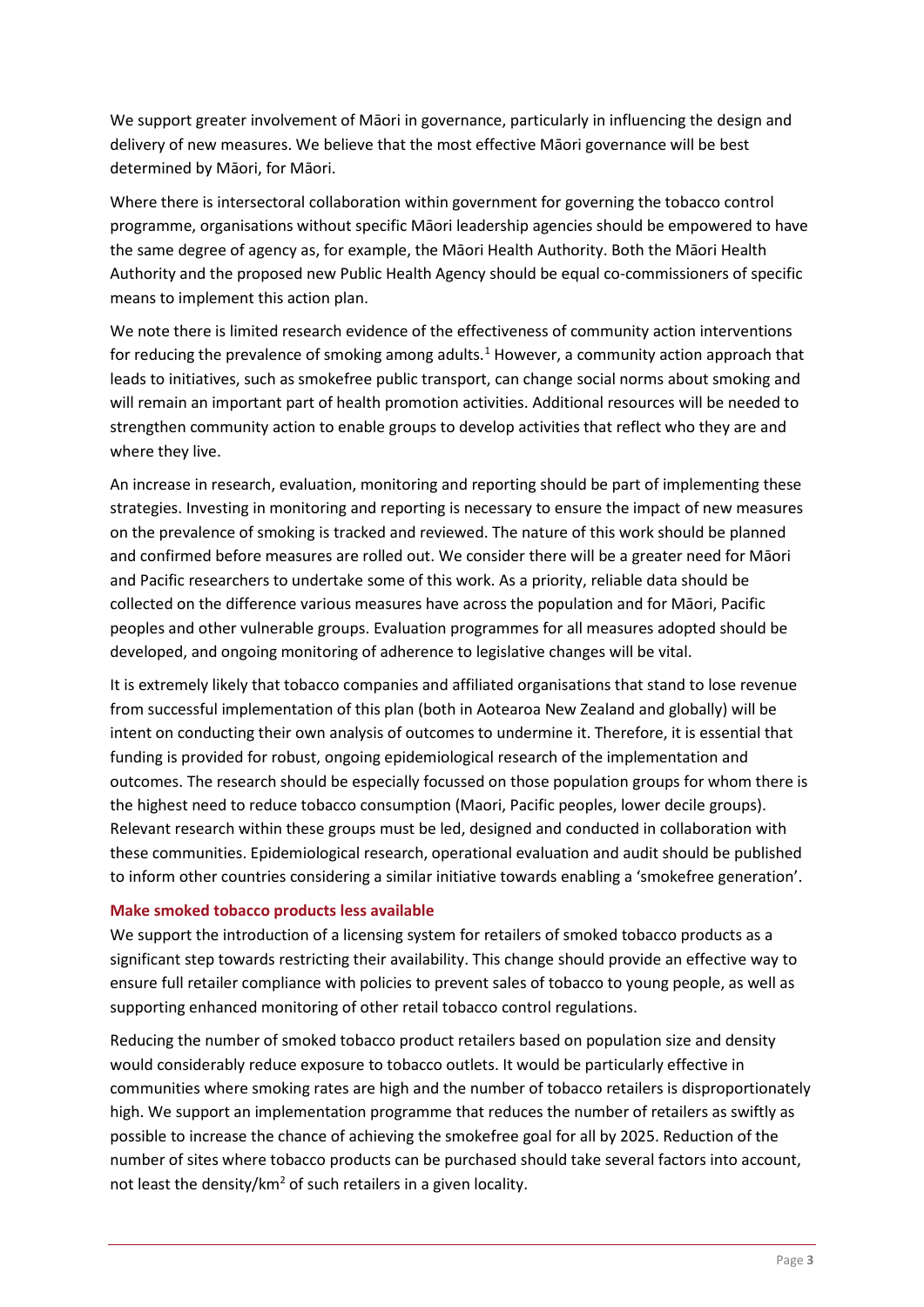For lower decile communities where people have livelihoods that may suffer as a result of reduced distribution or sales of tobacco products, for example cigarette manufacturing workers in Petone, lorry drivers, dairy employees, etc., consideration of added funding to maintain living standards should be included in government budgeting of this initiative. We do not propose similar added funding should go to those who earn \$60,000 p.a. from tobacco distribution and sales, nor for those who hold shares in tobacco companies or related businesses.

We note the suggestion in the discussion document that reducing the number of retailers would result in vaping or smokeless tobacco products being more readily available and would encourage smokers to quit or switch to vaping. The ASMS does not support active promotion of switching to vaping by retailers.

We note the previous (Nov, 2020) and future (Aug, 2021) regulation of sales and promotion of e-cigarettes and oral use tobacco products. The ASMS agrees with these steps.

However, there is increasing evidence of harm to individuals caused by the use of other "smoke-free" tobacco products and higher dose nicotine products, such as e-cigarettes. Over time, there has been an increasing number of reports of interstitial lung disease occurring from vaping, as well as a small number of fatalities. In addition, nicotine is recognised as both highly addictive and as having neurotoxic effects on learning, memory and attention span in adolescents and young adults. The available nicotine dose from an e-cigarette is higher than that from a cigarette. Use of e-cigarettes amongst rangatahi and young adults is rapidly increasing. For these reasons, not only can the ASMS not support promotion of vaping, but we also strongly urge high caution before endorsing vaping as a "safer" alternative to smoking. We also believe that the suggestion of an increased use of e-cigarettes (as an alternative to cigarettes) contradicts the government's prior recognition of the potential harm from their use, which necessitated the added regulation.

The ASMS supports restricting sales of smoked tobacco products to a limited number of specific store types as this measure has the potential to prevent initiation of youth smoking and may assist smokers to quit.

We support a 'smokefree generation' policy if it does not include encouraging other products, such as vaping or smokeless tobacco products. We favour the idea of restricting the legal sale of tobacco products to people born before a designated year. We recognise this is an incremental approach and that an end point will take time. However, if well managed and enforced, the policy would eventually prevent initiation into smoking and nicotine addiction for future generations and end the many harms caused by tobacco products.

## **Make smoked tobacco products less addictive and less appealing**

The ASMS supports the proposal to reduce nicotine in smoked tobacco products to very low levels, making cigarettes non-addictive or less addictive. Studies show that reducing the nicotine content of cigarettes could reduce the prevalence of smoking.<sup>[2](#page-5-1)</sup> We believe this proposal could reduce the number of adolescents and young people smoking by minimising the risk they will become addicted to nicotine. We note the evidence from some studies, referred to in the impact summary, of decreased cigarette dependence and fewer cigarettes with a very low level of nicotine smoked per day.

We also note that no country has mandated very low levels of nicotine so there is a lack of evaluation of the policy. However, data reviewed by researchers suggest that abrupt reduction in the level of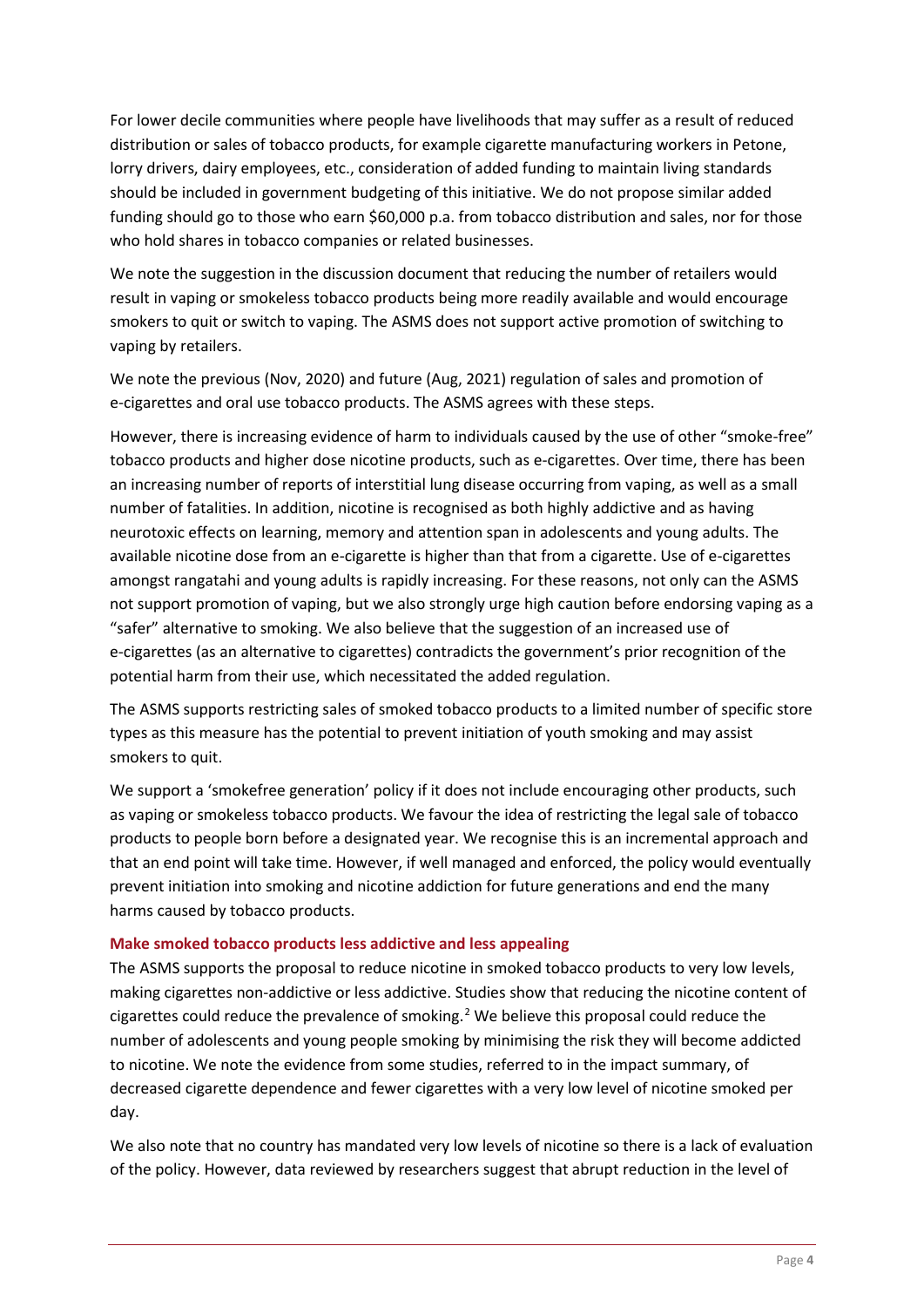nicotine in combustible cigarettes could reduce smoking behaviour and nicotine dependence, increase quit attempts and eventual smoking cessation.[3](#page-5-2)

The ASMS supports prohibiting filters in smoked tobacco products. It is well recognised that filtered cigarettes have not made smoking safer. Cigarette smoke remains the major cause of lung cancer and there is strong evidence that filter ventilation has contributed to the rise in lung adenocarcinomas among smokers.<sup>4</sup> The removal of filters will help counter any existing views that filters reduce the harm of smoking, as well as lessen the appeal of smoking. Similarly, we support government regulations prohibiting innovations aimed at increasing the appeal and addictiveness of smoked tobacco products.

Given the concerns about e-cigarettes, we would advocate that legislation on palatability of cigarettes should include restriction of added flavourings to e-cigarette liquid.

## **Make tobacco products less affordable**

The ASMS supports setting a minimum price for tobacco as part of an overall public health strategy that includes interventions designed to facilitate smoking cessation and reduce initiation of young people.

We note the risk that a minimum price may lead to increases in the illicit market, requiring additional compliance resources. However, researchers have concluded that for a strong minimum price law to effectively reduce tobacco use, it is critical that government adopt and enforce equally strong laws prohibiting sales of contraband tobacco products.<sup>[5](#page-5-4)</sup>

#### **Enhance existing initiatives**

Evidence-based tobacco control activities that are proven to be effective in reducing tobacco use and initiation should continue to be resourced and implemented. We agree with the proposal to increase funding for public campaigns and stop smoking services for priority populations. Existing nicotine replacement therapy products should be subsidised. We note these products are already free via smoking cessation services; increasing their availability in other locations is a logical extension of current practice.

We note that the high rate of smoking for Māori is a key reason for introducing changes to the tobacco control programme in Aotearoa New Zealand. We consider that increasing services that prevent harm and addiction from smoking for Māori should be a priority and that, to achieve the smokefree goal and equity outcomes, the action plan needs to have a strong Māori kaupapa.

We caution against using media campaigns and quit smoking campaigns that encourage vaping or smokeless tobacco, particularly for young people and non-smokers. While vaping is likely to cause less harm than combustible tobacco smoke, vaping is not without harmful effects on the airways and the consequences of these on long-term respiratory disease are not yet known.<sup>[6](#page-5-5)</sup> Researchers note that decades of chronic smoking are needed for development of lung disease such as lung cancer or chronic obstructive pulmonary disease, so the population effect of vaping may not be apparent until the middle of the century. *Ibid*

## **Conclusion**

The ASMS supports all the proposals aimed at reducing the appeal and addictiveness of tobacco products, along with affordability and access, to achieve smokefree Aotearoa New Zealand by 2025. We believe the tobacco control programme has been very successful, however getting to ≤5 percent